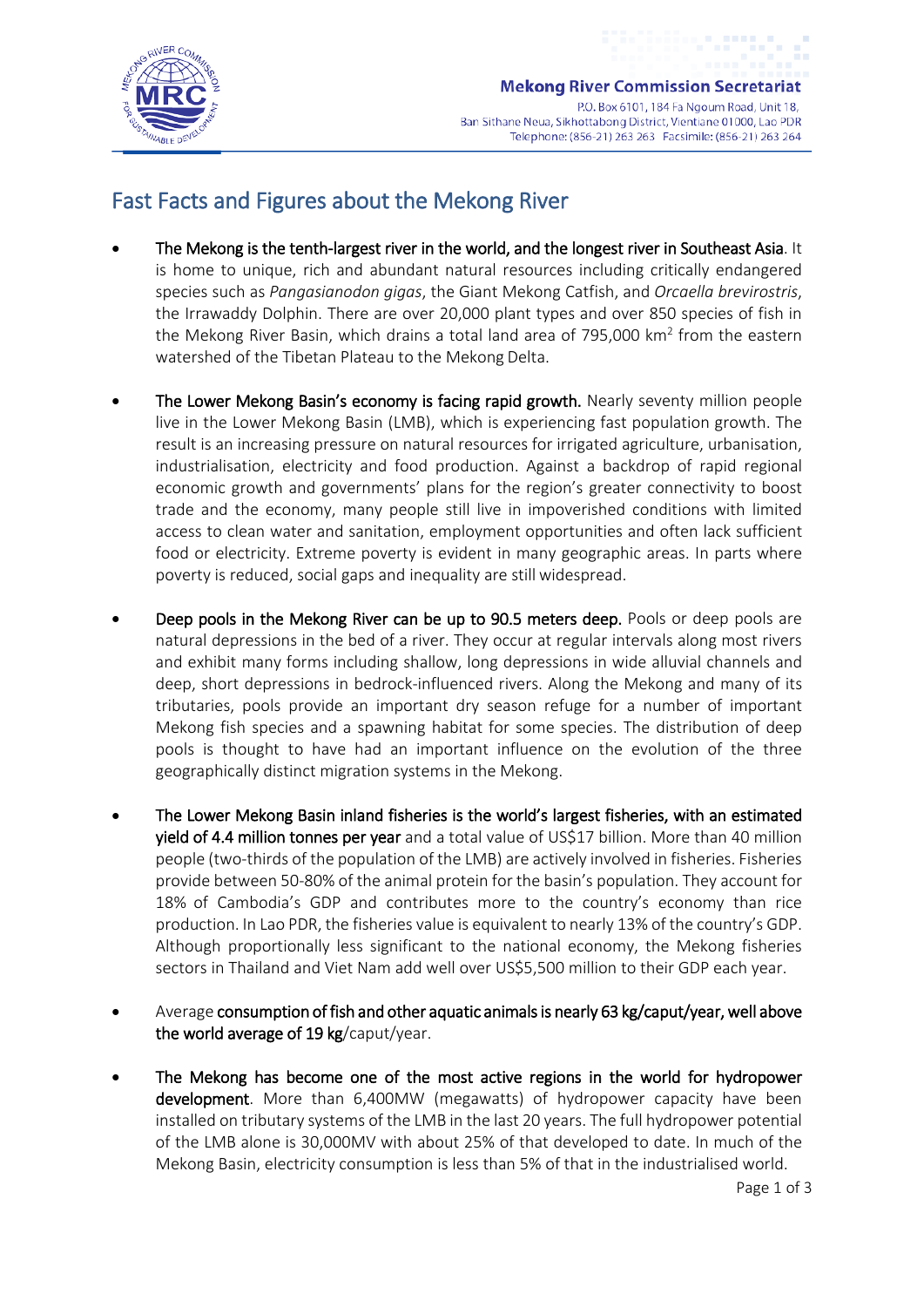Projects representing a further 5,300MW are under construction on the LMB tributaries. Eleven potential hydropower projects located on the Lao PDR, Lao PDR-Thailand and Cambodia reaches of the mainstream; two are currently under construction and others are at various stages of study by private developers under agreements signed with Member Countries of the Mekong River Commission (MRC).

- The Mekong River has provided a means of transport for thousands of years. Within the LMB, the Mekong River and its major tributaries are navigable during the high-water season (about eight months of the year), with the exception of a 14-km section just north of the border between Cambodia and the Lao PDR – the impassable Khone Falls.
- Today, inland water trade along the Mekong continues to grow with an estimated 450,000 tonnes of cargo transported annually between China and Thailand. In Viet Nam's Mekong Delta, almost 70% of goods, such as rice, construction materials and consumables, are transported by water. In Lao PDR, smaller vessels are primarily operated to transport agricultural products and construction materials to and from areas which are only accessible by river. Inland and sea-going vessels are operated from Phnom Penh Port in Cambodia, as well as in Viet Nam's Delta.
- Rising temperatures and unpredictable rainfall are bringing drought to some areas and flooding to others. Globally, the last decade was the warmest on record. Studies forecast average annual rainfall to increase 120mm. Rises in sea level rise are increasing saltwater intrusion to fragile ecosystems and farmland in theMekong Delta, a main food production area of the region. The world's oceans are rising by an average of 3mm per year, threatening to inundate about a third of the Mekong Delta this century and damaging agriculture productivity and potentially displacing millions of people.
- The average annual cost of the repercussions of floods in the Lower Mekong Basin ranges from US\$60 to 70 million, while on the positive side of the ledger, the average annual value of flood benefits is approximately US\$8-10 billion. The basin is vulnerable to several climate change impacts that include a predicted mean temperature rise of approximately 0.8 degrees Celsius by 2030, as well as a regional increase in annual rainfall of 120mm.
- About 60% of the LMB comprises tropical lowlands where most people live, and where extensive and diverse aquatic habitats support a wide range of species which are caught and cultured.
- With a quarter of the Lower Mekong Basin population living below the poverty line, agriculture is usually one of the first options for raising living standards, improving livelihoods and mitigating poverty. It is one of the main sources of food and income for approximately 60% of the people in the region. Farmers in the Mekong River Basin produce enough rice to feed 300 million people per year. Although domestic food demand will augment particularly in Cambodia and Lao PDR, it is expected that food from agriculture can meet the need in the medium term. However, ensuring food for all will become a challenge at local levels due to flooding or poor road networks and postharvest infrastructures. Thailand is likely to continue to be a major rice exporter, but Viet Nam is likely to require much of its current export surplus for domestic consumption.